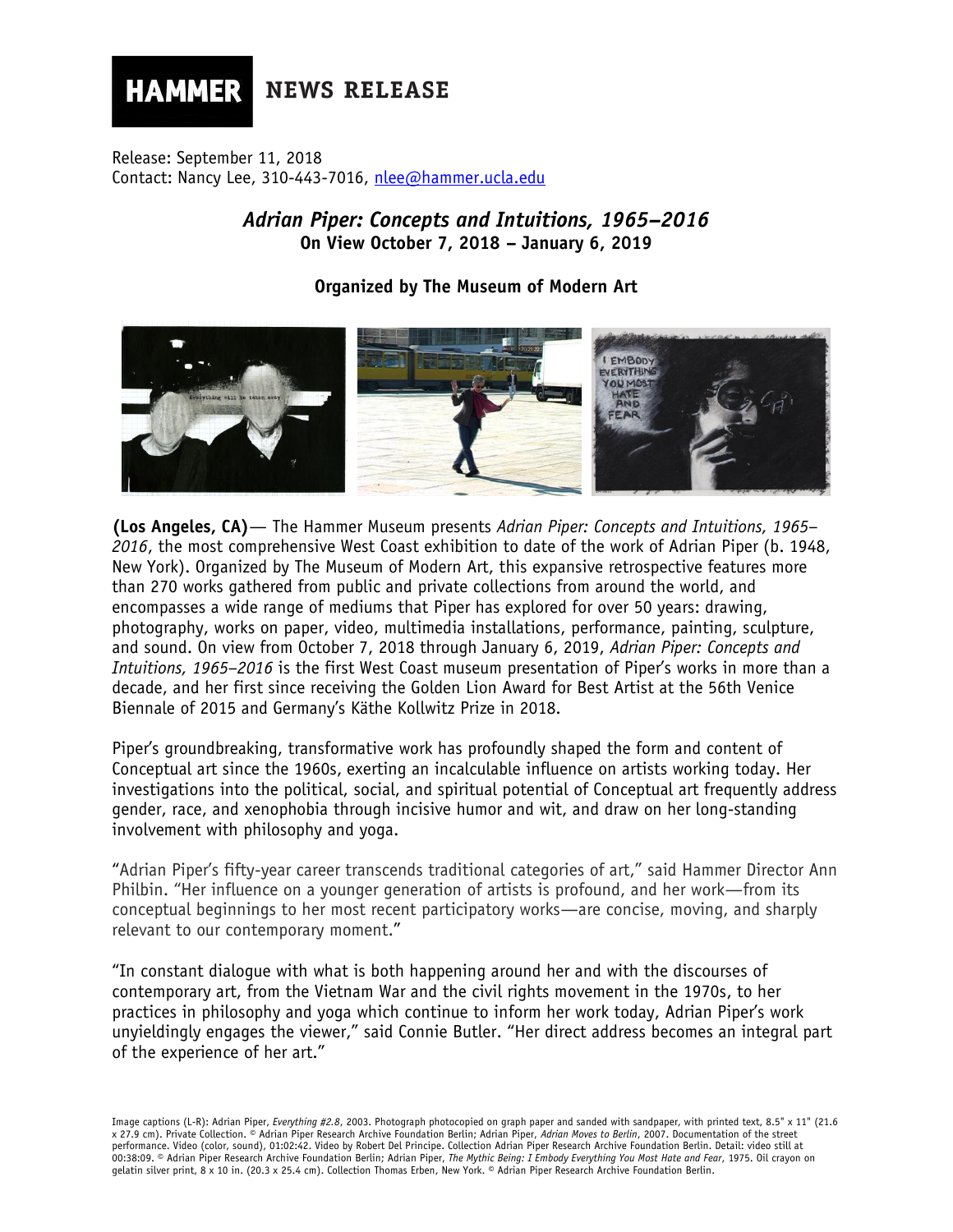Throughout the duration of the Hammer's exhibition, various performances will be enacted in the museum's galleries. Piper's 2012 *The Humming Room* interrogates our implicit trust in institutional authority, while also encouraging musical exploration of the voice. *The Humming Room* will be presented as a required passageway the viewer must traverse toward the end of the exhibition. Blocking the passageway is a security guard and signage instructing visitors that "IN ORDER TO ENTER THE ROOM, YOU MUST HUM A TUNE. ANY TUNE WILL DO." Visitors are met with a paradoxical proposition—an obligation to perform an idle, commonplace act of self-expression in any way they wish. In *Everything #3 (2003)—*to be enacted on the opening and closing weekends of the exhibition—performers wear sandwich boards with the message "EVERYTHING WILL BE TAKEN AWAY," riffing both on traditional protest action and street advertisement. In other text-based works, such as *My Calling Card #1 and #2,* which include a performance component, visitors may take away small cards that question the reader's racial and sexual biases and distribute them as appropriate. Additionally, for this exhibition the Hammer is partnering with the Institute of Contemporary Art, Los Angeles, which will also present work by Piper, from September 30 through January 6.

# **SYMPOSIUM**

On October 7, 2018, the Hammer will present Adrian Piper: The Long View, a daylong symposium coinciding with the opening of the exhibition. Copresented with The Museum of Modern Art, the symposium offers a sustained examination of the art historical and social changes Adrian Piper has lived through, and how they contribute to an understanding of her work. The program features artists, scholars, and prominent art world figures, including Alexander Alberro, Bruce Altshuler, Jeffrey Deitch, Donna Dennis, Jörg Heiser, Pablo Larios, Nizan Shaked, Vid Simoniti, and Elvan Zabunyan.

A details for the symposium and other related programs are available at hammer.ucla.edu/adrianpiper

## **CATALOGUE**

Three publications accompany the exhibition: an exhibition catalogue, a reader, and Piper's recently published memoir. The catalogue features the full range of Piper's work through more than 300 illustrations, and essays by the exhibition curators that examine Piper's extensive research into altered states of consciousness; the introduction of the Mythic Being—her subversive masculine alter-ego; her media and installation works produced after 1980; and the global conditions that illuminate the significance of her art. Previously unpublished texts by Piper lay out significant events in her personal history as well as her deeply felt ideas about the relationship between viewer and art object. *Adrian Piper: A Reader* presents a volume of new critical essays by Diarmuid Costello, Jörg Heiser, Kobena Mercer, Nizan Shaked, Vid Simoniti, and Elvan Zabunyan that investigate previously unexplored dimensions of Piper's practice. Focused texts assess themes such as the Kantian framework that emerges from Piper's philosophical studies; her contributions to first-generation Conceptual art; her turn from object works and works on paper to performance in the early 1970s; the work's connection to her yoga practice; her ongoing exposure of and challenges to xenophobia and misogyny; and the relation between prevailing interpretations of her work and the viewers who engender them. Also to accompany the exhibition, Piper has released an autobiographical work, *Escape to Berlin: A Travel Memoir*, published by the APRA Foundation Berlin and currently available at the Hammer Museum store. In 2005 Adrian Piper secretly emigrated from the United States. Several months passed before anyone realized she had disappeared. She resurfaced in Berlin and has lived there ever since. Piper has consistently and firmly refused to